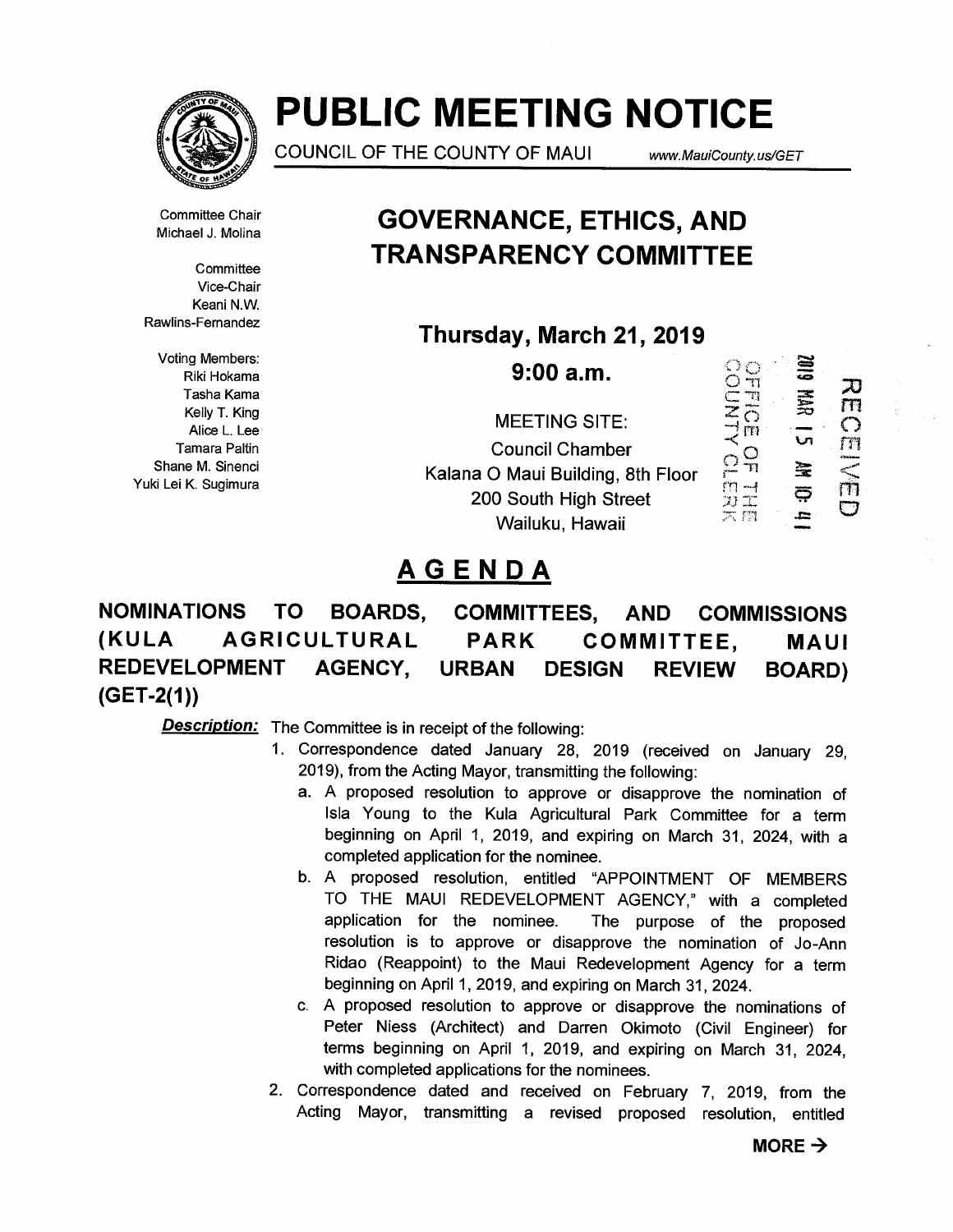"APPOINTMENT OF MEMBERS TO THE KULA AGRICULTURAL PARK COMMITTEE FOR THE COUNTY OF MAUI," identifying Isla Young for a General Public seat on the Kula Agricultural Park Committee.

- 3. Correspondence dated and received on March 5, 2019, from the Mayor, transmitting a revised proposed resolution, entitled "APPOINTMENT OF MEMBERS TO THE URBAN DESIGN REVIEW BOARD FOR THE COUNTY OF MAUI," correcting Darren Okimoto's term to expire on March 31, 2023.
- Status: There is no time limitation for Council approval or disapproval of the nominations. The Committee may consider whether to recommend adoption of the proposed resolution noted in paragraph 1(b) above, and the revised proposed resolutions noted in paragraphs 2 and 3 above, with or without further revisions. The Committee may also consider other related action.

#### Correspondence from Acting Mayor 01-28-2019

Correspondence from Acting Mayor 02-07-2019

Correspondence from Mayor 03-05-2019

### **NOMINATIONS TO BOARDS, COMMITTEES, AND COMMISSIONS (MOLOKAI PLANNING COMMISSION) (GET-2(4))**

- 1. Correspondence dated March 11, 2019, from Council Vice-Chair Keani Rawlins-Fernandez, transmitting a proposed resolution to approve or disapprove the Council's nomination of Lori Buchanan to the Molokai Planning Commission, for a term expiring on March 31, 2023, to fill a vacancy due to the resignation of Jaylene Nuesca.
- 2. Correspondence dated March 13, 2019, from the Department of the Corporation Counsel, transmitting a revised proposed resolution entitled "NOMINATING AND APPROVING THE APPOINTMENT OF LORI BUCHANAN TO THE MOLOKAI PLANNING COMMISSION." The purpose of the revised proposed resolution is to approve or disapprove the Council's nomination of Lori Buchanan to the Molokai Planning Commission, for a term expiring on March 31, 2023, to fill a vacancy due to the resignation of Jaylene Nuesca.
- 3. Correspondence dated March 15, 2019, from Council Vice-Chair Keani Rawlins-Fernandez, transmitting a completed application form for Lori Buchanan, nominee to the Molokai Planning Commission.
- Status: The Council must approve or disapprove the Council's nomination of Lori Buchanan to the Molokai Planning Commission by April 3, 2019, or the vacancy will be returned to the Mayor for consideration and action. The Committee may consider whether to recommend adoption of the revised proposed resolution noted in paragraph 2, with or without further revisions. The Committee may also consider other related action.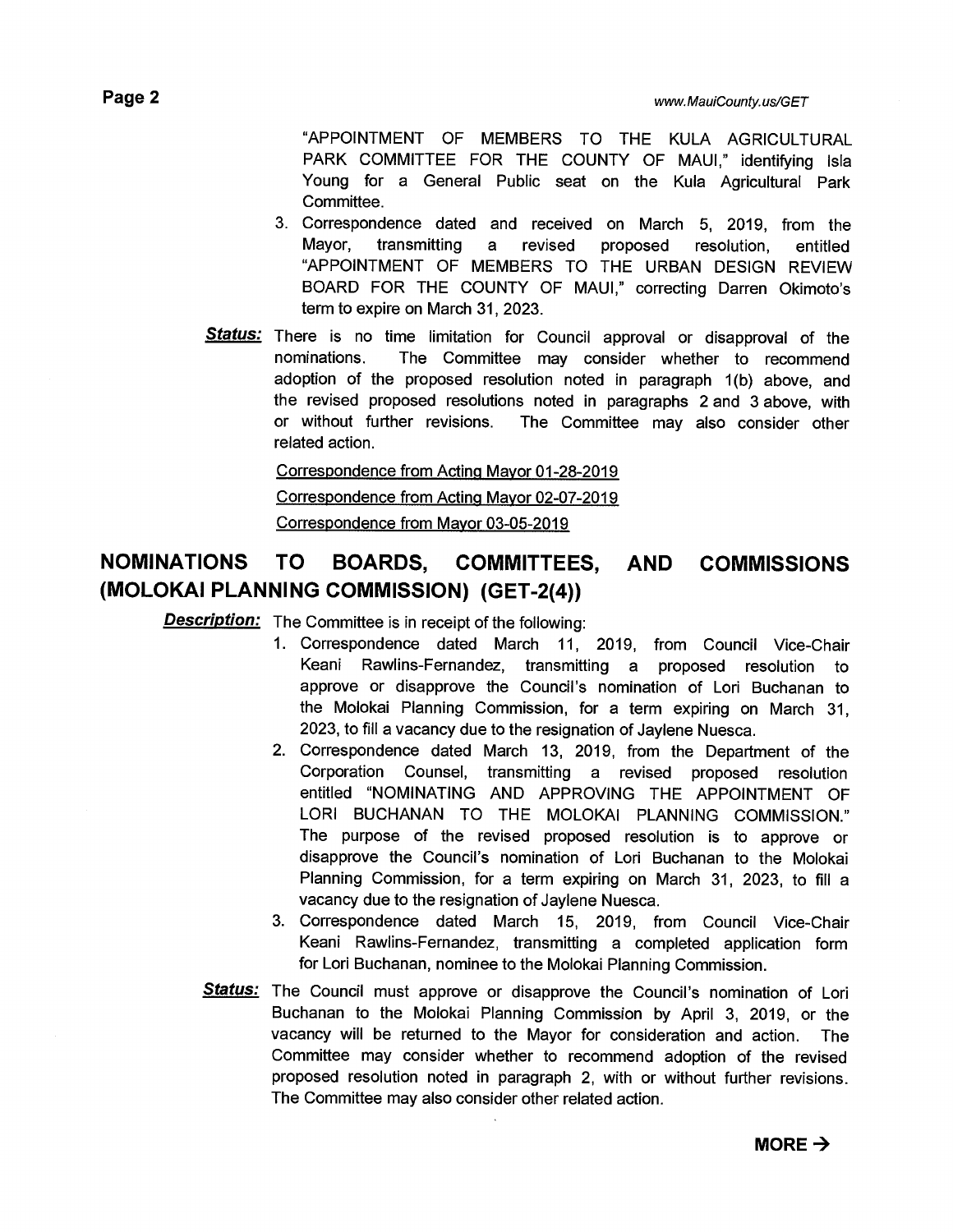Correspondence from Council Vice-Chair Rawlins-Fernandez 03-11-2019 Correspondence from Corporation Counsel 03-13-2019 Correspondence from Councilmember Rawlins-Fernandez 03-15-2019

**LITIGATION MATTERS (SETTLEMENT AUTHORIZATION: AUTHORIZING THE MAYOR OF THE COUNTY OF MAUI TO ENTER INTO INTERGOVERNMENTAL AGREEMENTS AND APPROVE A GROUNDS MANAGEMENT AND MAINTENANCE PLAN RELATING TO THE MAUI VETERANS CEMETERY IN MAKAWAO; CIVIL 15-1-0209(2)) (GET-11(25))** 

- 1. Bill 96 (2017), entitled "A BILL FOR AN ORDINANCE AUTHORIZING THE MAYOR OF THE COUNTY OF MAUI TO ENTER INTO AN INTERGOVERNMENTAL AGREEMENT WITH THE STATE OF HAWAII DEPARTMENT OF DEFENSE, THE NATIONAL CEMETERY ADMINISTRATION OF THE U.S. DEPARTMENT OF VETERANS AFFAIRS, THE STATE HISTORIC PRESERVATION DIVISION OF THE DEPARTMENT OF LAND AND NATURAL RESOURCES, AND THE ADVISORY COUNCIL ON HISTORIC PRESERVATION TO SET FORTH GUIDELINES TO MAINTAIN THE MAUI VETERANS CEMETERY AT 'SHRINE STATUS," with written testimony. The purpose of Bill 96 (2017) is to authorize the Mayor to enter into an intergovernmental agreement with the entities noted in the form of the Memorandum of Agreement attached thereto as Exhibit "1," to set forth guidelines to maintain the Maui Veterans Cemetery in Makawao, Maui, Hawaii, at "Shrine Status."
- 2. Correspondence dated March 5, 2019, from the Department of the Corporation Counsel, transmitting a revised proposed bill entitled "A BILL FOR AN ORDINANCE AUTHORIZING THE MAYOR OF THE COUNTY OF MAUI TO (1) ENTER INTO AN INTERGOVERNMENTAL AGREEMENT WITH THE STATE OF HAWAII DEPARTMENT OF DEFENSE, THE NATIONAL CEMETERY ADMINISTRATION OF THE U.S. DEPARTMENT OF VETERANS AFFAIRS, THE STATE HISTORIC PRESERVATION DIVISION OF THE DEPARTMENT OF LAND AND NATURAL RESOURCES, AND THE ADVISORY COUNCIL ON HISTORIC PRESERVATION TO SET FORTH GUIDELINES TO MAINTAIN THE MAUI VETERANS CEMETERY AT "SHRINE STATUS"; (2) TO ENTER INTO AN INTERGOVERNMENTAL AGREEMENT WITH THE STATE OF HAWAII DEPARTMENT OF DEFENSE, OFFICE OF VETERANS SERVICES SETTING FORTH THE MAINTENANCE OF THE MAUI VETERANS CEMETERY TO "SHRINE STATUS"; AND (3) APPROVAL OF THE "MAUI VETERANS CEMETERY GROUNDS MAINTENANCE AND MANAGEMENT PLAN - STANDARD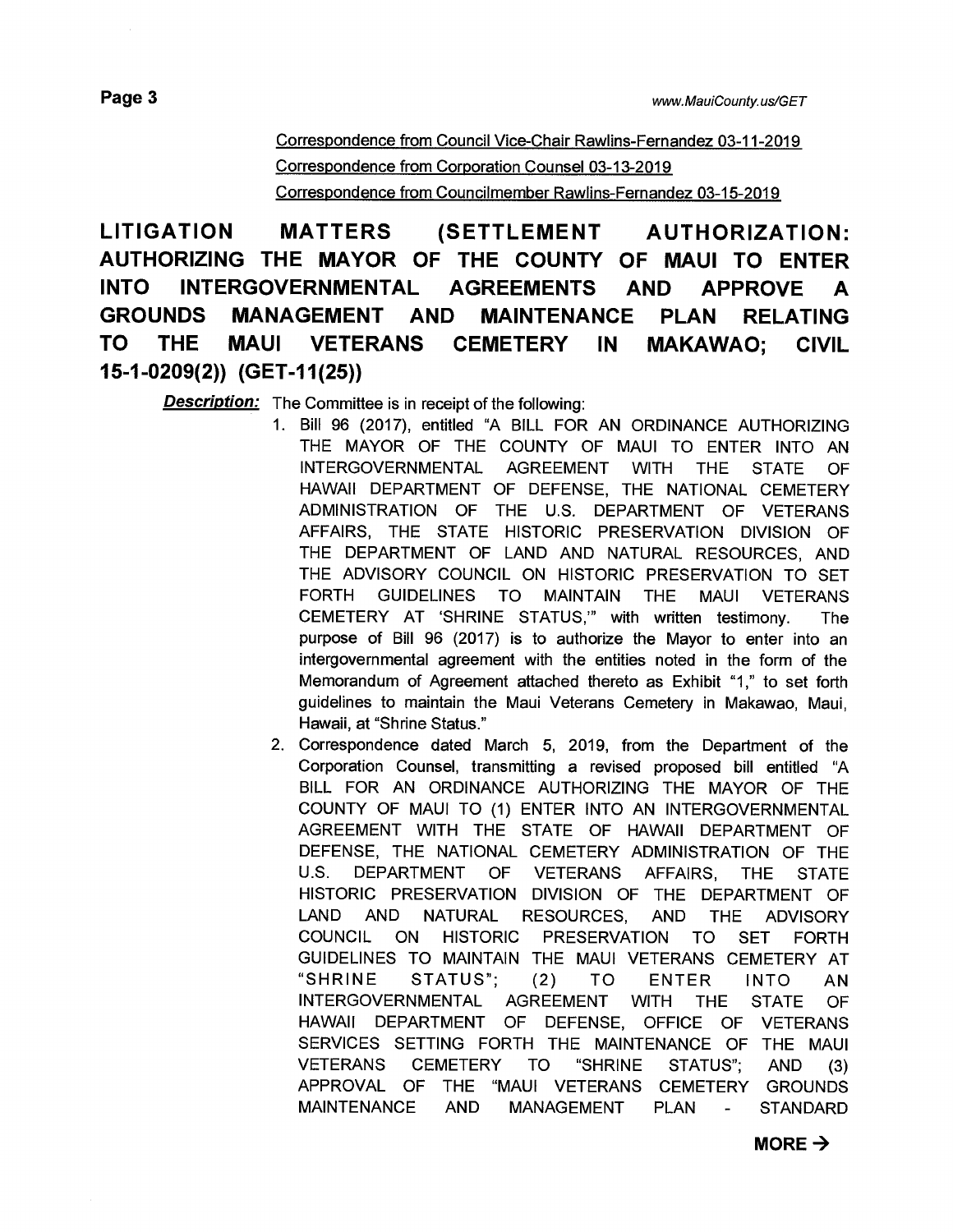OPERATING PROCEDURES" TO MAINTAIN THE CEMETERY AT "SHRINE STATUS"." The purpose of the revised proposed bill is to authorize the Mayor to enter into intergovernmental agreements with the entities noted in the form of the memoranda attached thereto as Exhibits "1" and "2" and to approve the grounds management and maintenance plan to maintain the Maui Veterans Cemetery in Makawao, Maui, Hawaii, at "Shrine Status."

- **Status:**  The Committee may consider whether to recommend passage of the revised proposed bill on first reading, with or without further revisions. The Committee may also consider the filing of Bill 96 (2017) and other related action.
	- **Note:**  With reference to this agenda item, one or more executive meetings are anticipated pursuant to Section 92-5(a)(4), Hawaii Revised Statutes, to consult with legal counsel on questions and issues pertaining to the powers, duties, privileges, immunities, and liabilities of the County, the Council, and the Committee.

Bill 96 (2017)

Correspondence from Corp Counsel 03-05-2019

### **LITIGATION MATTERS (STATUS AND SETTLEMENT AUTHORIZATION: OCEAN RESORT VILLAS VACATION OWNERS ASSOCIATION, ET AL. V. COUNTY OF MAUI, ET AL, CIVIL 13-1-0848(2)) (GET-11(2))**

- 1 Correspondence dated January 9, 2015, from the Department of the Corporation Counsel, requesting the opportunity to provide a status update on Ocean Resort Villas Vacation Owners Association, et al. v. County of Maui, et al., Civil 13-1-0848(2), and transmitting a copy of the First Amended Complaint filed on August 28, 2014.
- 2. Correspondence dated August 22, 2016, from the Department of the Corporation Counsel, transmitting a copy of the Second Amended Complaint, filed on August 12, 2016. The Second Amended Complaint alleges violations of the Due Process and Equal Protection Clauses of the United States and Hawaii Constitutions, and violations of Chapter 92, Part I, Hawaii Revised Statutes, known as the "Sunshine Law," in the establishment of the timeshare classification and determination of the timeshare real property tax rates for the County for Fiscal Years 2014 and 2015, and amended assessments issued for tax years 2006, 2007, and 2008.
- 3. Correspondence dated October 11, 2018, from the Department of the Corporation Counsel, requesting the opportunity to provide a status update on the case and transmitting a proposed resolution entitled "AUTHORIZING SETTLEMENT OF OCEAN RESORT VILLAS VACATION OWNERS ASSOCIATION, ET AL. V. COUNTY OF MAUI,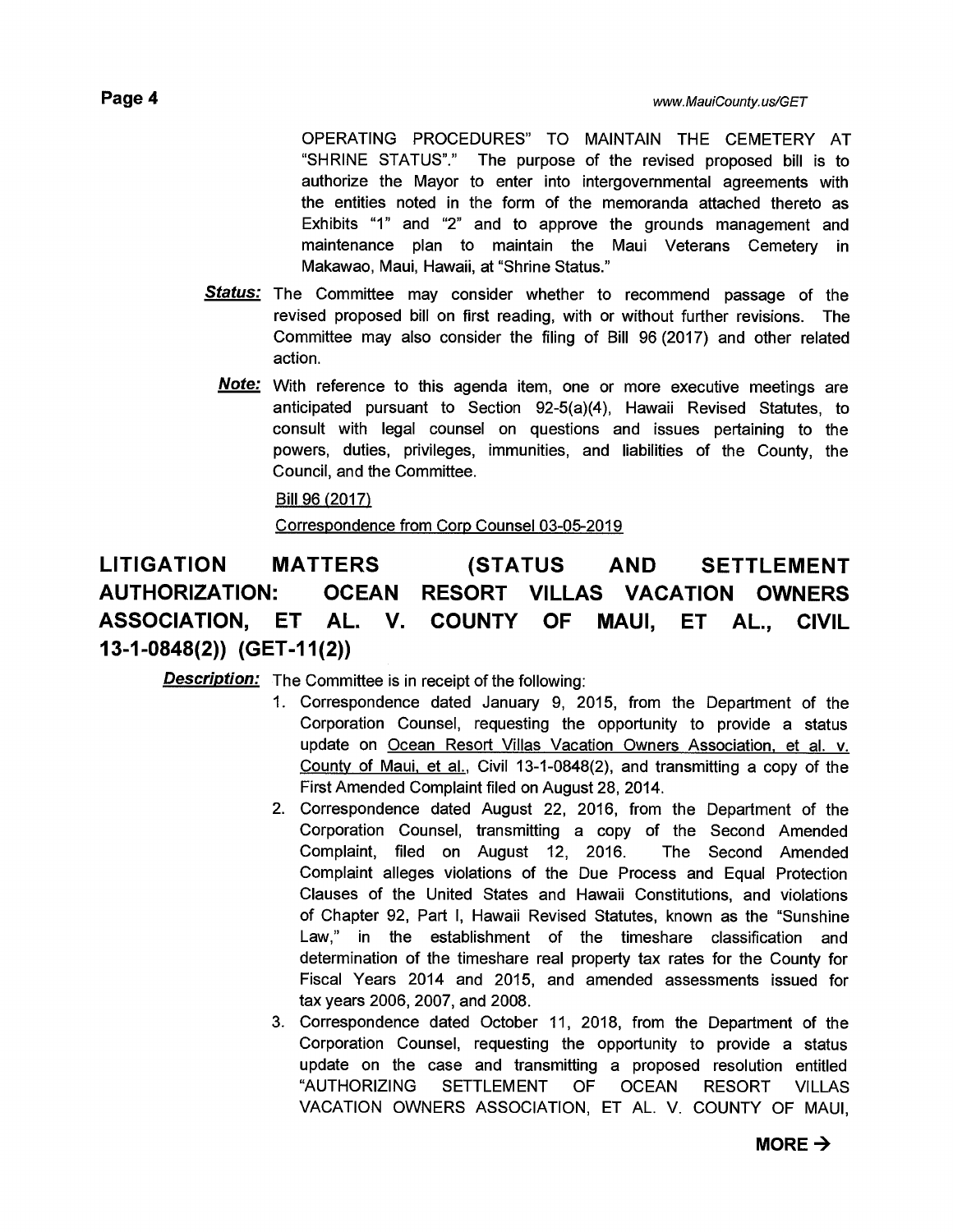**Page 5** *www.MauiCounty.us/GET* 

ET AL., CIVIL NO. 13-1-0848(2)."

- Status: The Committee may receive a status update on the case. The Committee may also consider the filing of the correspondence and other related action.
	- **Note:**  With reference to this agenda item, one or more executive meetings are anticipated pursuant to Section 92-5(a)(4), Hawaii Revised Statutes, to consult with legal counsel on questions and issues pertaining to the powers, duties, privileges, immunities, and liabilities of the County, the Council, and the Committee.

Correspondence from Corporation Counsel 01-09-2015 Correspondence from Corporation Counsel 08-22-2016 Correspondence from Corporation Counsel 10-11-2018

### **PRE-BUDGET SESSION PRESENTATION (DEPARTMENT OF FIRE AND PUBLIC SAFETY) (GET-18(4))**

- **Description:** Pursuant to Rule 7(B) of the Rules of the Council, the Committee intends to receive a presentation from the Department of Fire and Public Safety on the roles and responsibilities of the Department's programs (Administration/Maintenance, Training, Fire/Rescue Operations, Fire Prevention, and Ocean Safety). The presentation will include a snapshot of the Department's budgetary requests for Fiscal Year 2020, to include vacancies, proposed equipment purchases, and priority capital improvement projects.
	- **Status:** The Committee may receive a presentation from the Department of Fire and Public Safety and discuss related matters. No legislative action will be taken.

### **PRE-BUDGET SESSION PRESENTATION (DEPARTMENT OF THE CORPORATION COUNSEL) (GET-18(3))**

- **Description:**  Pursuant to Rule 7(B) of the Rules of the Council, the Committee intends to receive a presentation from the Department of the Corporation Counsel on the roles and responsibilities of the Department's divisions (Counseling and Drafting, Litigation, Risk Management, and Administrative Management and Clerical Services). The presentation will include a snapshot of the Department's budgetary requests for Fiscal Year 2020, to include vacancies and proposed equipment purchases.
	- **Status:**  The Committee may receive a presentation from the Department of the Corporation Counsel and discuss related matters. No legislative action will be taken.

### **PRE-BUDGET SESSION PRESENTATION (DEPARTMENT OF THE PROSECUTING ATTORNEY) (GET-18(6))**

**Description:** Pursuant to Rule 7(B) of the Rules of the Council, the Committee intends to